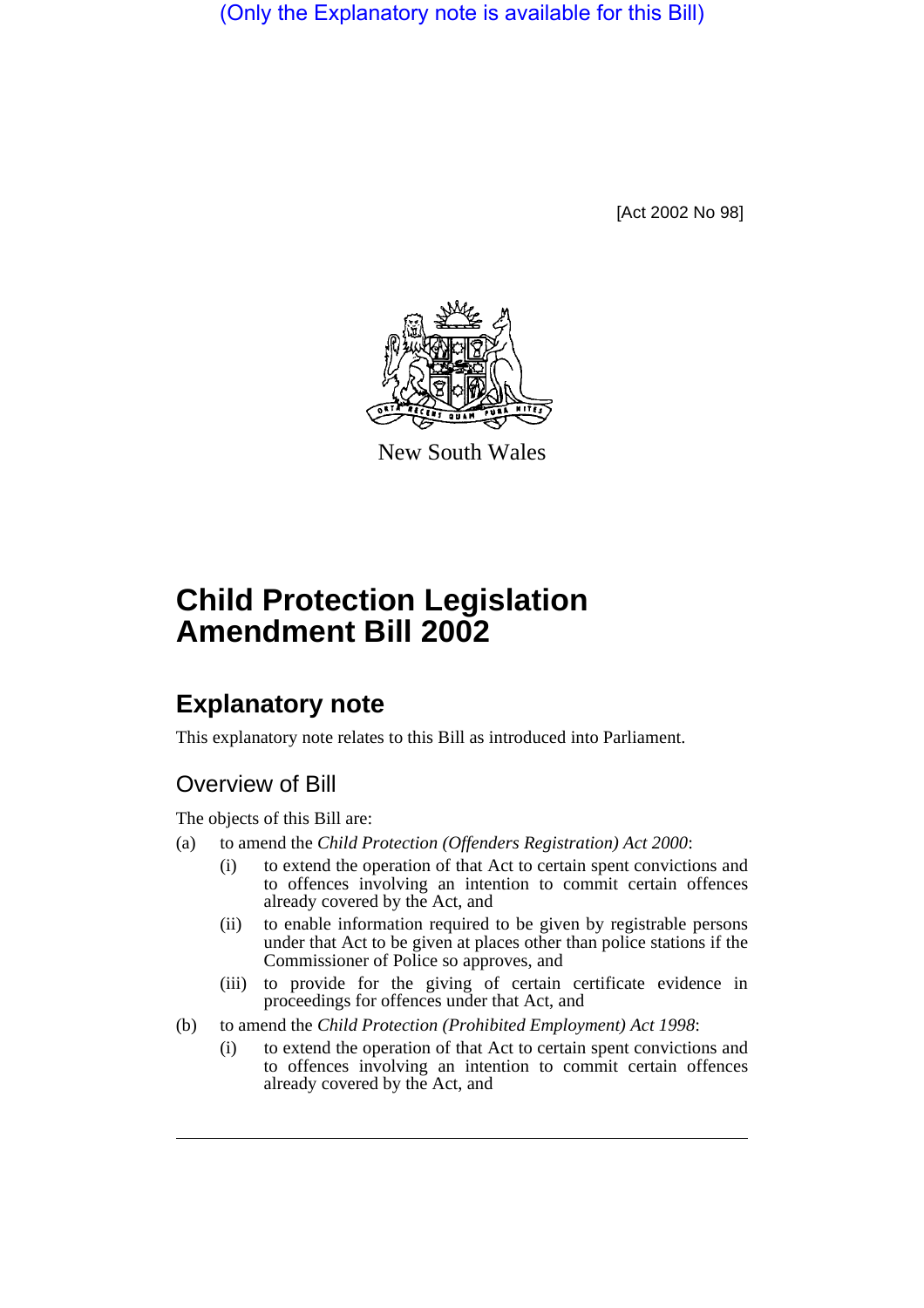Explanatory note

- (ii) to enable a person to apply to the Commission for Children and Young People for an order declaring that the person is not a prohibited person under that Act, and
- (c) to amend the *Commission for Children and Young People Act 1998*:
	- (i) to enable the Commission to request information for the purpose of determining applications for orders referred to in paragraph (b) (ii) above, and
	- (ii) to extend the definition of *relevant criminal record* in that Act so as to cover certain spent convictions, offences involving intention to commit certain offences already covered by the definition and offences of conspiracy or incitement to commit such offences, and
	- (iii) to make it clear that references to disciplinary proceedings in the employment screening provisions of that Act extend to investigations and action taken under Part 8A or 9 of the *Police Act 1990*, and
	- (iv) to clarify when certain employment screening obligations are taken to have been fulfilled, and
	- (v) to enable the Commissioner of Police to pass on information to the Commission for Children and Young People concerning certain apprehended violence orders and certain spent convictions, and
- (d) to amend the *Summary Offences Act 1988* to extend the operation of a provision of that Act containing an offence relating to loitering by convicted child sexual offenders near premises frequented by children to certain spent convictions and to offences involving an intention to commit offences already covered by the provision.

### Outline of provisions

**Clause 1** sets out the name (also called the short title) of the proposed Act.

**Clause 2** provides for the commencement of the proposed Act on a day or days to be appointed by proclamation.

**Clause 3** is a formal provision giving effect to the amendments to the *Child Protection (Offenders Registration) Act 2000* set out in Schedule 1.

**Clause 4** is a formal provision giving effect to the amendments to the *Child Protection (Prohibited Employment) Act 1998* set out in Schedule 2.

**Clause 5** is a formal provision giving effect to the amendments to the *Commission for Children and Young People Act 1998* set out in Schedule 3.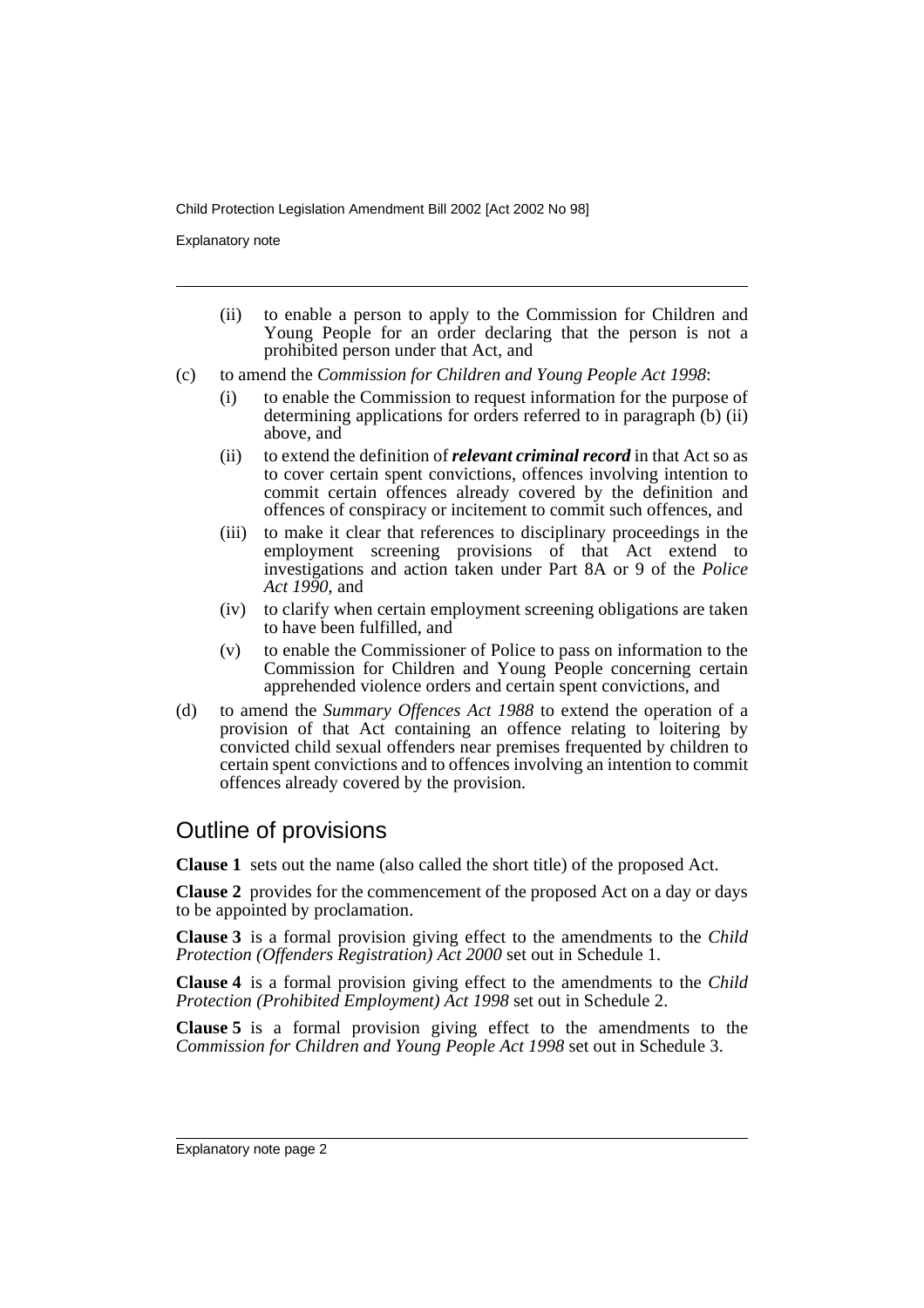Explanatory note

**Clause 6** is a formal provision giving effect to the amendments to the *Summary Offences Act 1988* set out in Schedule 4.

#### **Schedule 1 Amendment of Child Protection (Offenders Registration) Act 2000**

The Act defines a *registrable person* as (with certain exceptions) a person who has been found guilty and sentenced in respect of a registrable offence. **Schedule 1 [1] and [2]** extend the registrable offences specified in the Act to an offence which includes an intention to commit certain of those offences already specified.

**Schedule 1 [3]** provides that section 579 of the *Crimes Act 1900* does not apply to registrable offences. That section provides for convictions to be disregarded in certain circumstances where a recognizance has been entered into 15 years previously.

**Schedule 1 [4]** enables the Commissioner of Police to approve of a registrable person giving the information required by the Act to a police officer at a place other than a police station. **Schedule 1 [5] and [6]** make consequential amendments.

**Schedule 1 [7]** enables the Commissioner of Police, or persons holding certain positions in NSW Police designated by the Commissioner, to provide certificate evidence as to certain matters relating to the Register of Offenders kept under the Act.

**Schedule 1 [8] and [9]** contain savings and transitional provisions.

#### **Schedule 2 Amendment of Child Protection (Prohibited Employment) Act 1998**

The Act defines a *prohibited person* as a person who has been convicted of a serious sex offence or a person who is a registrable person under the *Child Protection (Offenders Registration) Act 2000*. **Schedule 2 [1]** extends the serious sex offences specified in the Act to an offence which includes an intention to commit certain of those offences already specified.

**Schedule 2 [2]** provides that section 579 of the *Crimes Act 1900* does not apply to serious sex offences. That section provides for convictions to be disregarded in certain circumstances where a recognizance has been entered into 15 years previously.

**Schedule 2 [3]** enables a person to apply to the Commission for Children and Young People for an order declaring that the Act is not to apply to the person in respect of a particular offence. The Commission for Children and Young People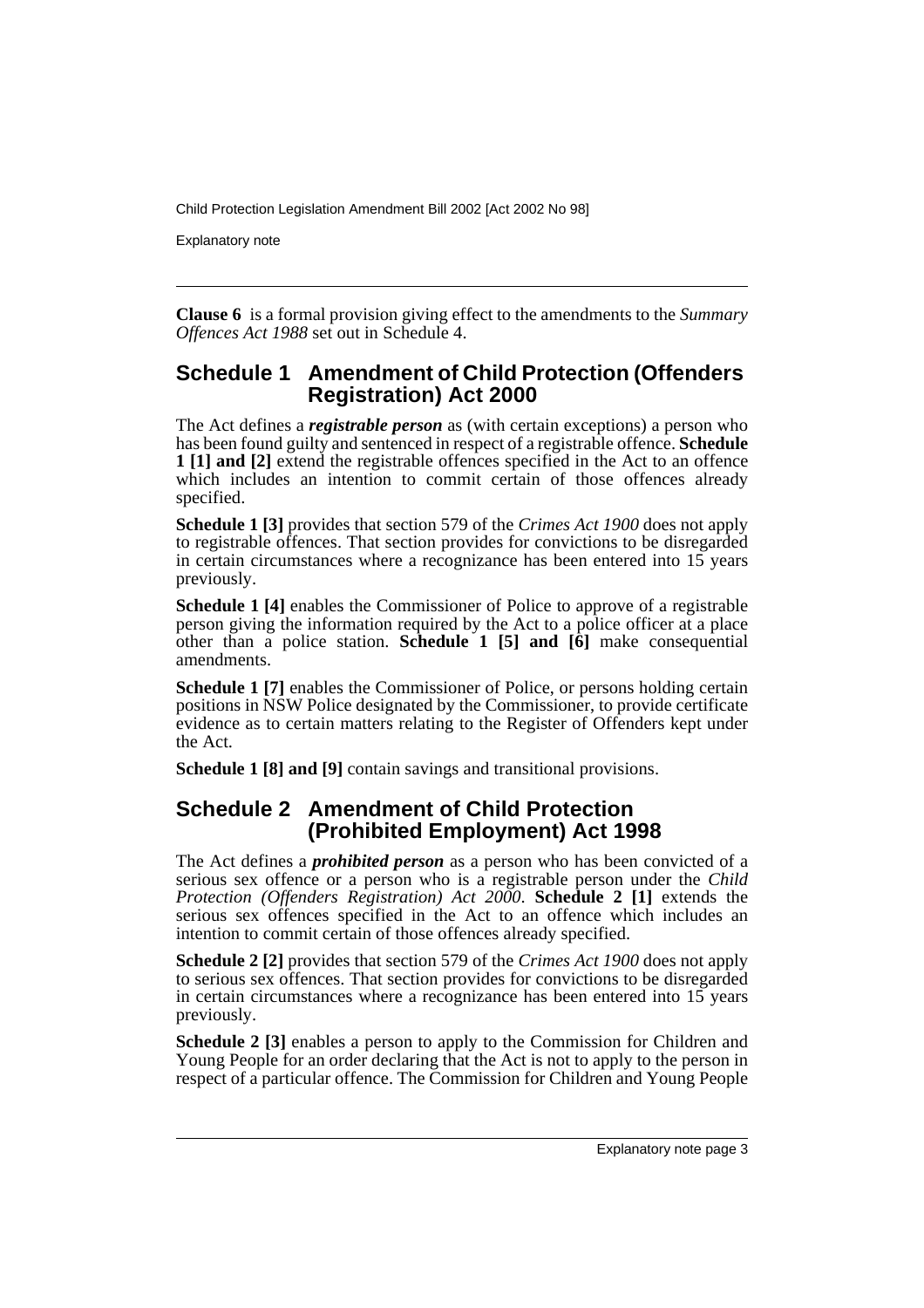Explanatory note

may make an order only if it considers that the person does not pose a risk to the safety of children. The Commission cannot make an order subject to conditions unless the person has consented to the conditions. A person whose application has not been granted by the Commission for Children and Young People may still apply to the Industrial Relations Commission or the Administrative Decisions Tribunal for such an order (as is currently the case). However, a person may not make an application under the new provisions and the existing provisions at the same time (**Schedule 2 [6]**). **Schedule 2 [4] and [5]** make consequential amendments.

**Schedule 2 [7] and [8]** contain savings and transitional provisions.

#### **Schedule 3 Amendment of Commission for Children and Young People Act 1998**

**Schedule 3 [1] and [2]** enable the Commission for Children and Young People to request information from officers of government agencies and other persons for the purposes of determining an application for an order referred to above in relation to Schedule 2 [3]. The request may only be made with the consent of the applicant for the order.

**Schedule 3 [4]** makes it clear that the meaning of *employment* in the employment screening provisions of the Act includes the performance of work as the holder of a remunerated position.

**Schedule 3 [5]** makes it clear that the definition of *relevant criminal record* for the purposes of the employment screening provisions of the Act extends to the criminal record of a person in relation to an offence which includes an intention to commit certain of those offences already specified in the definition and to an offence of conspiracy or incitement to commit one of those offences.

**Schedule 3 [6]** makes it clear that, for the purposes of the employment screening provisions of the Act, *relevant disciplinary proceedings* include the investigation of, and the taking of action in relation to, complaints under Part 8A (Complaints about conduct of police officers) of the *Police Act 1990* and the taking of action under Part 9 (Management of conduct within NSW Police) of that Act if those investigations or actions relate to conduct involving child abuse, sexual misconduct or acts of violence.

**Schedule 3 [7]** provides that section 579 of the *Crimes Act 1900* does not apply to offences referred to in the definition of *relevant criminal record*. That section provides for convictions to be disregarded in certain circumstances where a recognizance has been entered into 15 years previously. **Schedule 3 [10]** enables the Commissioner of Police to arrange for information in relation to those "spent" convictions to be provided to the Commission for Children and Young People for the purposes of the employment screening provisions of the Act.